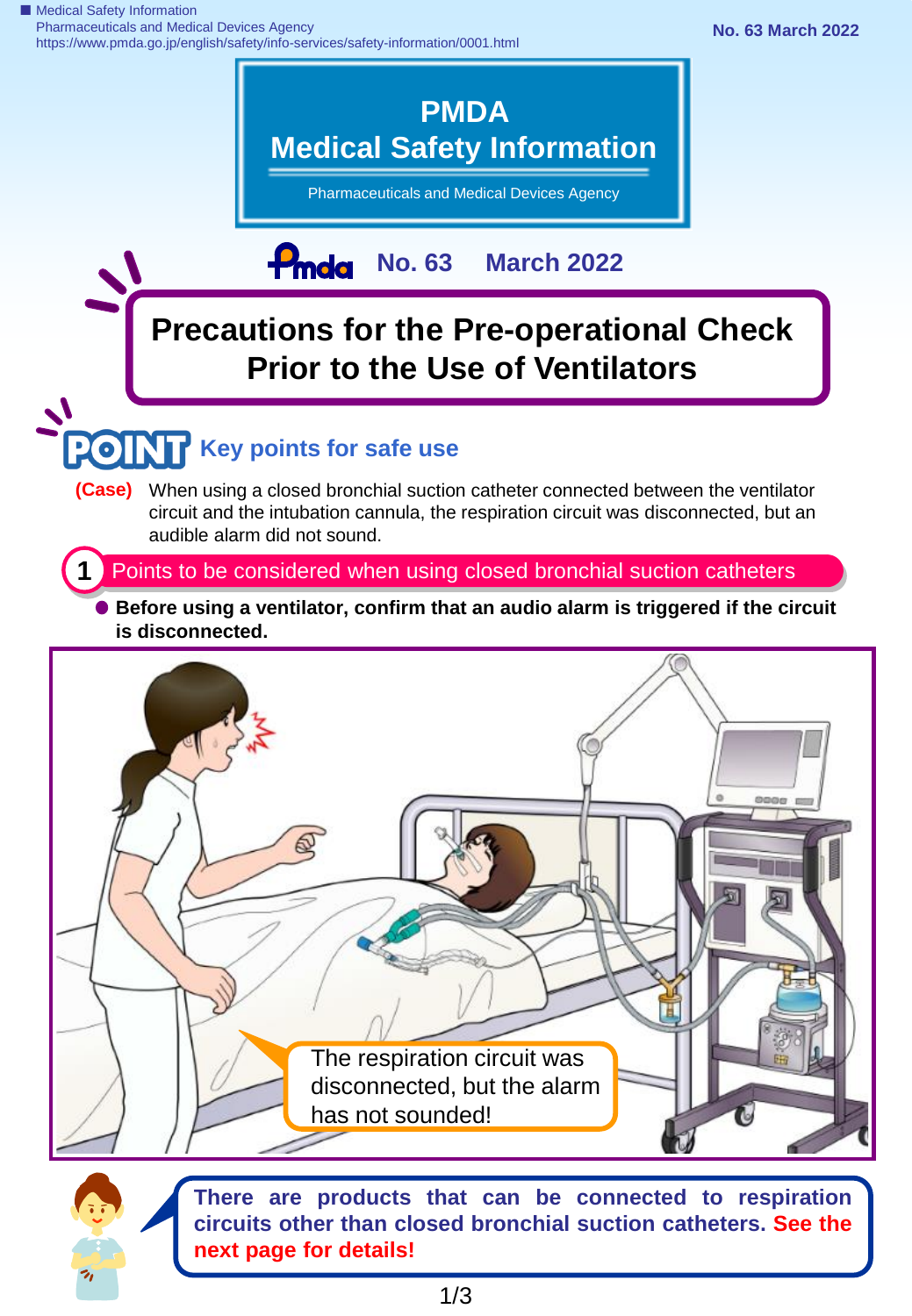### **2** Precautions for products that can be connected to respiration circuits

**Check in advance because an audio alert may not be triggered when a product not designated as a medical device to be used with the specific ventilator by marketing authorization holders is connected.**







**Before use with a patient, make sure to verify that an audio alert for connection failure is triggered with all the respiration circuits and connectable products connected.**